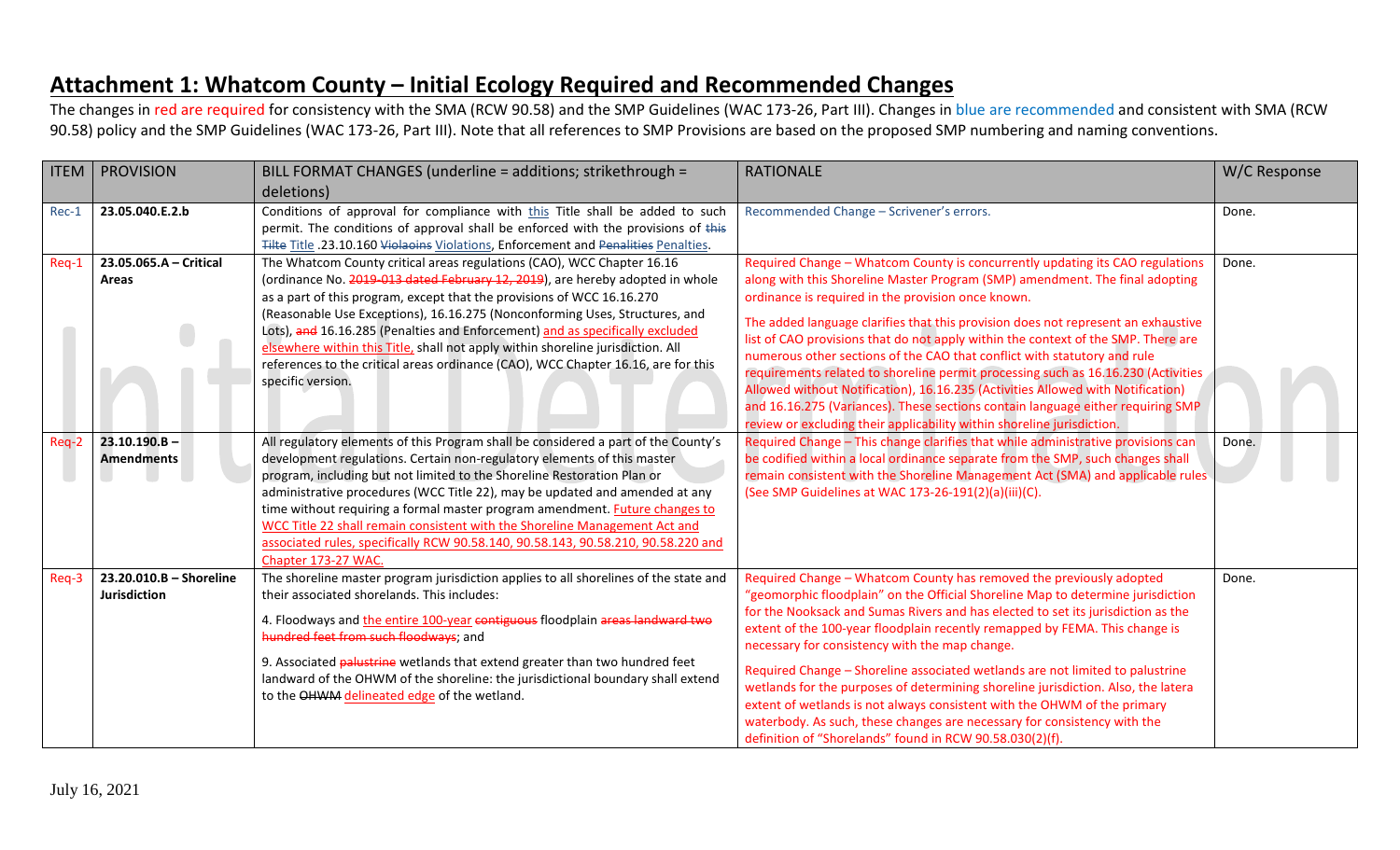| <b>ITEM</b> | <b>PROVISION</b>                               | BILL FORMAT CHANGES (underline = additions; strikethrough =<br>deletions)                                                                                                                                                                                                                                                                                                                                                                                                                                                                                                                                                  | <b>RATIONALE</b>                                                                                                                                                                                                                                                                                                                                                                                                                                                                                                                                                                                                                                                                                                                                                                                                                                                                                                                    | W/C Response                                                                          |
|-------------|------------------------------------------------|----------------------------------------------------------------------------------------------------------------------------------------------------------------------------------------------------------------------------------------------------------------------------------------------------------------------------------------------------------------------------------------------------------------------------------------------------------------------------------------------------------------------------------------------------------------------------------------------------------------------------|-------------------------------------------------------------------------------------------------------------------------------------------------------------------------------------------------------------------------------------------------------------------------------------------------------------------------------------------------------------------------------------------------------------------------------------------------------------------------------------------------------------------------------------------------------------------------------------------------------------------------------------------------------------------------------------------------------------------------------------------------------------------------------------------------------------------------------------------------------------------------------------------------------------------------------------|---------------------------------------------------------------------------------------|
| Req-4       | 23.20.020.H - Official<br><b>Shoreline Map</b> | All shorelines east of the Mount Baker National Forest western boundary are<br>designated natural or conservancy unless there are federal projects on federal<br>lands.                                                                                                                                                                                                                                                                                                                                                                                                                                                    | Required Change - This change restores existing language and The Official<br>Shoreline Map does not include the eastern portions of the county, and thus a<br>Conservancy designation would be assigned as a default pursuant to the SMP<br>Guidelines at WAC 173-26-211(2)(e).                                                                                                                                                                                                                                                                                                                                                                                                                                                                                                                                                                                                                                                     | Done.                                                                                 |
| Req-5       | 23.20.020.I - Official<br><b>Shoreline Map</b> | All areas within shorelines that are not mapped and/or designated and are not<br>directly adjacent to other shoreline designated areas are automatically assigned a<br>conservancy designation. Within urban growth areas, such shorelines shall be<br>automatically assigned an urban conservancy designation until such time that the<br>shoreline environment can be re-designated through a formal amendment.                                                                                                                                                                                                          | Required Change - This change restores existing language by removing a proviso<br>that is not applicable to unmapped and/or designated shorelines per WAC 173-<br>$26 - 211(2)(e)$ .                                                                                                                                                                                                                                                                                                                                                                                                                                                                                                                                                                                                                                                                                                                                                | Done.                                                                                 |
| Req-6       | <b>Official Shoreline Map</b>                  | Note on jurisdiction no longer accurate                                                                                                                                                                                                                                                                                                                                                                                                                                                                                                                                                                                    |                                                                                                                                                                                                                                                                                                                                                                                                                                                                                                                                                                                                                                                                                                                                                                                                                                                                                                                                     | Done. Changed to<br>language of<br>23.20.020(B) and<br>added "floodplain" to<br>both. |
| Req-7       | 23.20.040.2 - Mapping<br><b>Errors</b>         | In the event that a jurisdictional area, including associated wetlands, is not<br>mapped, it will automatically be assigned a "resource," "conservancy," or "urban<br>conservancy' designation depending on its location. If outside a UGA and adjacent<br>to an existing "resource" designation, it shall be "resource," if adjacent to<br>"conservancy," it shall be "conservancy. If inside of a UGA or LAMIRD is shall be<br>"urban conservancy." Such designation will apply until a master program<br>amendment is approved that assigns the appropriate designation to the subject<br>area.                         | Required Change - The SMP Guidelines require that unmapped and/or<br>undesignated shorelines automatically be assigned a Conservancy or Urban<br>Conservancy environment designation until a subsequent SMP amendment can<br>be approved (WAC 173-26-211(2)(e). This is already covered by the SMP at WCC<br>23.20.020.I. In situations where the lateral extent of shoreline jurisdiction is not<br>depicted on The Official Shoreline Map, the environment designation of the<br>adjacent mapped portions of the shoreline would extend to the outward edge of<br>shoreline jurisdiction as determined on a case-by-case basis per WCC<br>23.20.020.B. For example, the map assigns a Conservancy designation to a<br>particular reach of river but does not illustrate associated wetlands on the<br>property. The Conservancy designation would apply to the delineated wetland<br>edge beyond the area illustrated on the map. | Done.                                                                                 |
| Rec-2       | $23.30.010 - Ecological$<br><b>Protection</b>  | Ecological protection of shoreline environments shall be achieved through<br>compliance with the applicable provisions of WCC Chapter 16.16 (Critical Areas)<br>and (B) and (C) of this subsection                                                                                                                                                                                                                                                                                                                                                                                                                         | Recommended Change - This change clarifies that that not all of WCC 16.16 is<br>applicable within the SMP.                                                                                                                                                                                                                                                                                                                                                                                                                                                                                                                                                                                                                                                                                                                                                                                                                          | Done.                                                                                 |
| Req-8       | 23.30.010.C - Ecological<br>Protection         | To provide for flexibility in the administration of the ecological protection<br>provisions of this program, buffer modification and alternative mitigation<br>approaches as provided for in WCC 16.16 may be approved within shorelines<br>where such approaches provide increased protection of shoreline ecological<br>functions and processes over the standard provisions of this program and are<br>scientifically supported. Use of 16.16.261 (Alternative Mitigation Plans) and<br>16.16.262 (Watershed-Based Management Plans) within shoreline jurisdiction<br>shall require review of a Conditional Use Permit. | Required Change - This change maintains the existing requirement for a CUP for<br>use of select alternative mitigation approaches outlined within the CAO. This<br>change is necessary due to the fact that the impacts from such future proposals<br>using these provisions cannot be reasonably identified at the time of the<br>amendment consistent with the SMP Guidelines at 173-26-201(3)(d)(i)(E)(iii). The<br>CUP requirement maintains the flexibility sought by the proposed language<br>without prohibiting the use of these CAO provisions.                                                                                                                                                                                                                                                                                                                                                                            | Done.                                                                                 |
| Rec-3       | $23.30.030.B - Views$ and<br><b>Aesthetics</b> | To protect views of the shoreline from existing structures, setbacks may be<br>modified pursuant to WCC 23.400.020(D) (Shoreline Bulk Provisions, Setbacks).                                                                                                                                                                                                                                                                                                                                                                                                                                                               | Recommended Change - Scrivener's error at code citation.                                                                                                                                                                                                                                                                                                                                                                                                                                                                                                                                                                                                                                                                                                                                                                                                                                                                            | Done.                                                                                 |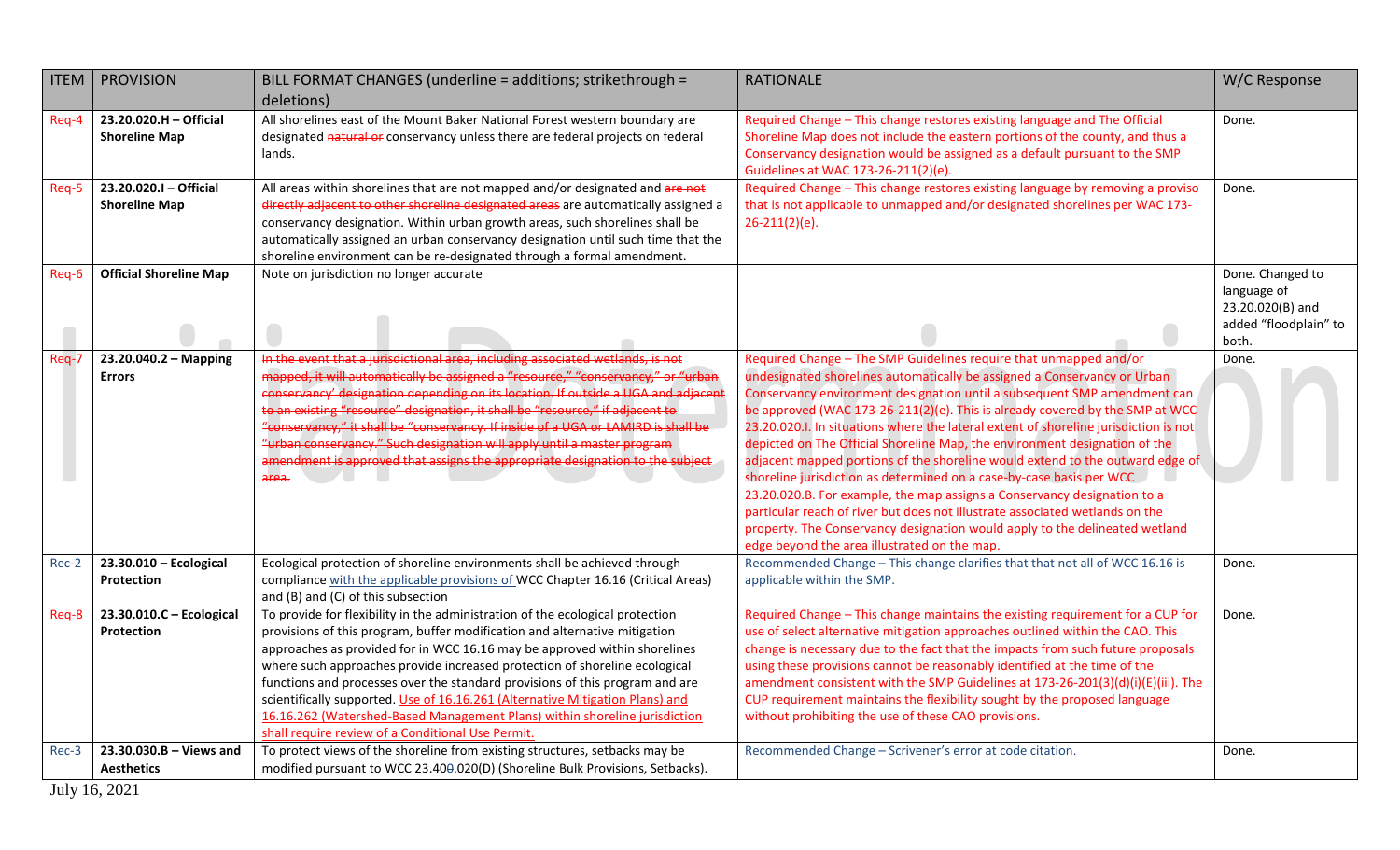| <b>ITEM</b> | <b>PROVISION</b>                             | BILL FORMAT CHANGES (underline = additions; strikethrough =                                                                                                                                                                                                                                                                                                                                                                                                                                                                                                                                                                                                                                                                                                                              | <b>RATIONALE</b>                                                                                                                                                                                                                                                                                                                                                                                                                                                                                                                                                                                                                                                                             | W/C Response |
|-------------|----------------------------------------------|------------------------------------------------------------------------------------------------------------------------------------------------------------------------------------------------------------------------------------------------------------------------------------------------------------------------------------------------------------------------------------------------------------------------------------------------------------------------------------------------------------------------------------------------------------------------------------------------------------------------------------------------------------------------------------------------------------------------------------------------------------------------------------------|----------------------------------------------------------------------------------------------------------------------------------------------------------------------------------------------------------------------------------------------------------------------------------------------------------------------------------------------------------------------------------------------------------------------------------------------------------------------------------------------------------------------------------------------------------------------------------------------------------------------------------------------------------------------------------------------|--------------|
|             |                                              | deletions)                                                                                                                                                                                                                                                                                                                                                                                                                                                                                                                                                                                                                                                                                                                                                                               |                                                                                                                                                                                                                                                                                                                                                                                                                                                                                                                                                                                                                                                                                              |              |
| Rec-4       | 23.30.030.I - Views and<br><b>Aesthetics</b> | Fences, walls other than retaining walls, hedges, and other similar accessory<br>structures, excluding those associated with agricultural uses, and retaining walls<br>necessary to protect existing primary structures from erosion, landslides or other<br>geologic hazards, shall be limited to four feet in height between the ordinary high<br>water mark and structures, and within shoreline view areas as defined in WCC<br>Chapter 23.60 (Definitions); provided, that, within shoreline view areas, the<br>Director may approve a greater height where a fence or other features is parallel<br>to the right-of-way and does not extend above a line of sight between the ordinary<br>high water mark and a point three and one half feet above the centerline of the<br>road. | Recommended Change - This change clarifies the intent of Whatcom County<br>Planning & Development Services Staff in Scoping Document Item 17e to allow<br>for increased walls in situations where structural mitigation in the form of a<br>retaining wall is the appropriate solution to stabilize an existing primary structure<br>subject to unforeseen hazards. The language as amended provides no context<br>and is vague as to what the difference is between a retaining wall and a wall.                                                                                                                                                                                            | Done.        |
| Rec-5       | $23.30.40.2 - Vegetation$<br>Management      | Vegetation management within the shoreline buffer shall adhere to the applicable<br>regulations of WCC Chapter 16.16.(Critical Areas)                                                                                                                                                                                                                                                                                                                                                                                                                                                                                                                                                                                                                                                    | Recommended Change - This change clarifies that that not all of WCC 16.16 is<br>applicable within the SMP.                                                                                                                                                                                                                                                                                                                                                                                                                                                                                                                                                                                   | Done         |
| Rec-6       | 23.30.040.2 - Vegetation<br>Management       | Shoreline development shall conform to natural contours and minimize<br>disturbance to soils and native vegetation as feasible. Feasible shall include<br>incorporation of trails or stairs from parking areas on steep slopes, and other<br>design elements to lessen the need to alter natural contours and minimize soils<br>and native vegetation disturbance. Tiered fFoundations shall be tiered incorporate<br>with earth retention incorporated into the structural design.                                                                                                                                                                                                                                                                                                      | Recommended Change - This change maintains the existing requirement that<br>tiered foundations be utilized to meet the objectives of this provision.                                                                                                                                                                                                                                                                                                                                                                                                                                                                                                                                         | Done.        |
| Req-9       | 23.30.060.A.2 - Public<br><b>Access</b>      | The parcel is separated from the water by an existing developed road or an<br>additional parcel that serves to create a distinct break in connectivity to the<br>shoreline.                                                                                                                                                                                                                                                                                                                                                                                                                                                                                                                                                                                                              | Required Change - This change deletes this new exception to consideration of<br>public access as it is overly prescriptive and inconsistent with the SMP Guidelines<br>at WAC 173-26-221(4). Direct connectivity is not a requirement to accomplish<br>proportionate public access. Public access includes the ability of the general<br>public to reach, touch and enjoy the water's edge, travel on the waters of the<br>state, and to view the water from adjacent locations [WAC 173-26-211(4)(a)].<br>Visual access to the shoreline is not necessarily precluded due to the presence of<br>a developed road or additional parcel between the subject development and the<br>shoreline. | Done.        |
| Req-<br>10  | 23.30.060.A.3 - Public<br><b>Access</b>      | Other reasonable and safe opportunities for public access to the shoreline are<br>located within one-quarter mile of the proposed development site.                                                                                                                                                                                                                                                                                                                                                                                                                                                                                                                                                                                                                                      | Required Change - This change deletes this new exception to consideration of<br>public access as it is inconsistent with the SMP Guidelines at WAC 173-26-211(4).<br>Increased development within shoreline areas can provide a nexus for the need<br>for increased locations and forms of public access proportionate to such impacts.                                                                                                                                                                                                                                                                                                                                                      | Done.        |
| Req-<br>11  | 23.60.060.A.4 - Public<br><b>Access</b>      | The proposed development has already been considered as site is part of a larger<br>development project that has previously provided public access as part of the<br>development permitting process.                                                                                                                                                                                                                                                                                                                                                                                                                                                                                                                                                                                     | Required Change - This change is necessary to ensure consistency with the SMP<br>Guidelines at WAC 173-26-221(4) and clarifies the applicability of this exemption<br>only if it had previously been analyzed through a broader development review<br>such as a Planned Unit Development or other similar process.                                                                                                                                                                                                                                                                                                                                                                           | Done.        |
| Req-<br>12  | 23.30.060.A.9 - Public<br><b>Access</b>      | The proposal consists solely of a new or expanded utility crossing through<br>shoreline jurisdiction serving development located outside shoreline jurisdiction,<br>provided that no adverse impacts to existing public access result.                                                                                                                                                                                                                                                                                                                                                                                                                                                                                                                                                   | Required Change - Utility development is not specifically exempted from the<br>requirement to consider public access in the SMP Guidelines. The proposed<br>change modifies this new exemption to require public access considerations if<br>impacts to existing forms of public access provide such a nexus.                                                                                                                                                                                                                                                                                                                                                                                | Done.        |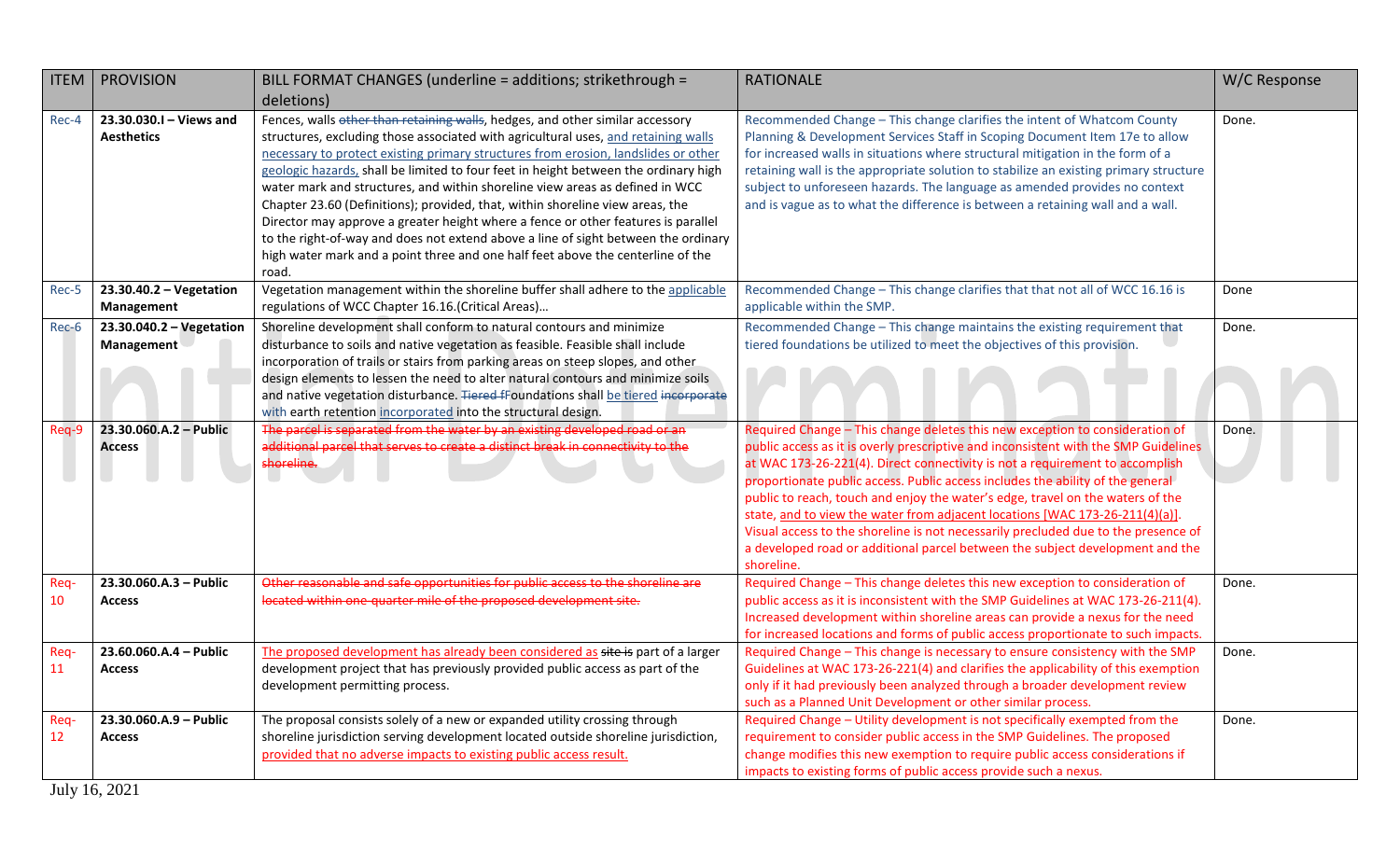| <b>ITEM</b> | <b>PROVISION</b>          | BILL FORMAT CHANGES (underline = additions; strikethrough =                                                                                                    | <b>RATIONALE</b>                                                                                                                      | W/C Response |
|-------------|---------------------------|----------------------------------------------------------------------------------------------------------------------------------------------------------------|---------------------------------------------------------------------------------------------------------------------------------------|--------------|
|             |                           | deletions)                                                                                                                                                     |                                                                                                                                       |              |
| Req-        | 23.30.060.A - Public      | Prior to deciding public access is not required pursuant to 23.60.060.A.above, the                                                                             | Required Change - This additional language added to the end of 23.60.060.A                                                            | Done.        |
| 13          | <b>Access</b>             | county must determine that all reasonable alternatives have been exhausted;                                                                                    | restores existing language proposed for deletion. The change is necessary for                                                         |              |
|             |                           | including but not limited to:                                                                                                                                  | consistency with the SMP Guidelines at 173-26-221(4)(d)(B) which requires                                                             |              |
|             |                           | 1. Regulating access by such means as maintaining a gate and/or limiting<br>hours of use;                                                                      | consideration of alternative methods of providing access when potential conflicts<br>are identified with traditional forms of access. |              |
|             |                           | Designing separation of uses and activities (e.g., fences, terracing, use of<br>2.                                                                             |                                                                                                                                       |              |
|             |                           | one way glazing, hedges, landscaping, etc.); and                                                                                                               |                                                                                                                                       |              |
|             |                           | Providing for access at a site geographically separated from the proposal<br>3                                                                                 |                                                                                                                                       |              |
|             |                           | such as a street end, vista, tideland or trail system.                                                                                                         |                                                                                                                                       |              |
| Req-        | 23.30.060 - Public Access | . Public access shall incorporate the following location and design criteria:                                                                                  | Required Change - This change restores existing standards necessary for                                                               | Done.        |
| 14          |                           | Where open space is provided along the shoreline, and public access can<br>$\mathbf{1}$ .                                                                      | meaningful implementation of the public access requirements as required by the                                                        |              |
|             |                           | be provided in a manner that will not adversely impact shoreline                                                                                               | SMP Guidelines at WAC 173-26-222(4)(d)(iii).                                                                                          |              |
|             |                           | ecological functions and/or processes, a public pedestrian access walkway                                                                                      |                                                                                                                                       |              |
|             |                           | parallel to the ordinary high water mark of the property is preferred. The                                                                                     |                                                                                                                                       |              |
|             |                           | walkway shall be buffered from sensitive ecological features and provide<br>limited and controlled access to sensitive features and the water's edge           |                                                                                                                                       |              |
|             |                           | where appropriate. Fencing may be provided to control damage to plants                                                                                         |                                                                                                                                       |              |
|             |                           | and other sensitive ecological features and where appropriate. Trails shall                                                                                    |                                                                                                                                       |              |
|             |                           | be constructed of permeable materials and limited to five feet in width to                                                                                     |                                                                                                                                       |              |
|             |                           | reduce impacts to ecologically sensitive resources.                                                                                                            |                                                                                                                                       |              |
|             |                           | Public access shall be located adjacent to other public areas, accesses and<br>2.                                                                              |                                                                                                                                       |              |
|             |                           | connecting trails, connected to the nearest public street; and include                                                                                         |                                                                                                                                       |              |
|             |                           | provisions for differently-abled persons where feasible.                                                                                                       |                                                                                                                                       |              |
|             |                           | Where views of the water or shoreline are available and physical access to<br>$\overline{3}$ .                                                                 |                                                                                                                                       |              |
|             |                           | the water's edge is not present or appropriate, a public viewing area shall                                                                                    |                                                                                                                                       |              |
|             |                           | be provided.<br>Design shall minimize intrusions on privacy by avoiding locations adjacent                                                                     |                                                                                                                                       |              |
|             |                           | 4.<br>to windows and/or outdoor private open spaces or by screening or other                                                                                   |                                                                                                                                       |              |
|             |                           | separation techniques.                                                                                                                                         |                                                                                                                                       |              |
|             |                           | Design shall provide for the safety of users, including the control of<br>5.                                                                                   |                                                                                                                                       |              |
|             |                           | offensive conduct through public visibility of the public access area, or                                                                                      |                                                                                                                                       |              |
|             |                           | through provisions for oversight. The administrator may authorize a                                                                                            |                                                                                                                                       |              |
|             |                           | public access to be temporarily closed in order to develop a program to                                                                                        |                                                                                                                                       |              |
|             |                           | address offensive conduct. If offensive conduct cannot be reasonably                                                                                           |                                                                                                                                       |              |
|             |                           | controlled, alternative facilities may be approved through a permit                                                                                            |                                                                                                                                       |              |
|             |                           | revision.                                                                                                                                                      |                                                                                                                                       |              |
|             |                           | Public amenities appropriate to the use of a public access area such as<br>6.<br>benches, picnic tables and sufficient public parking to serve the users shall |                                                                                                                                       |              |
|             |                           | be provided.                                                                                                                                                   |                                                                                                                                       |              |
|             |                           |                                                                                                                                                                |                                                                                                                                       |              |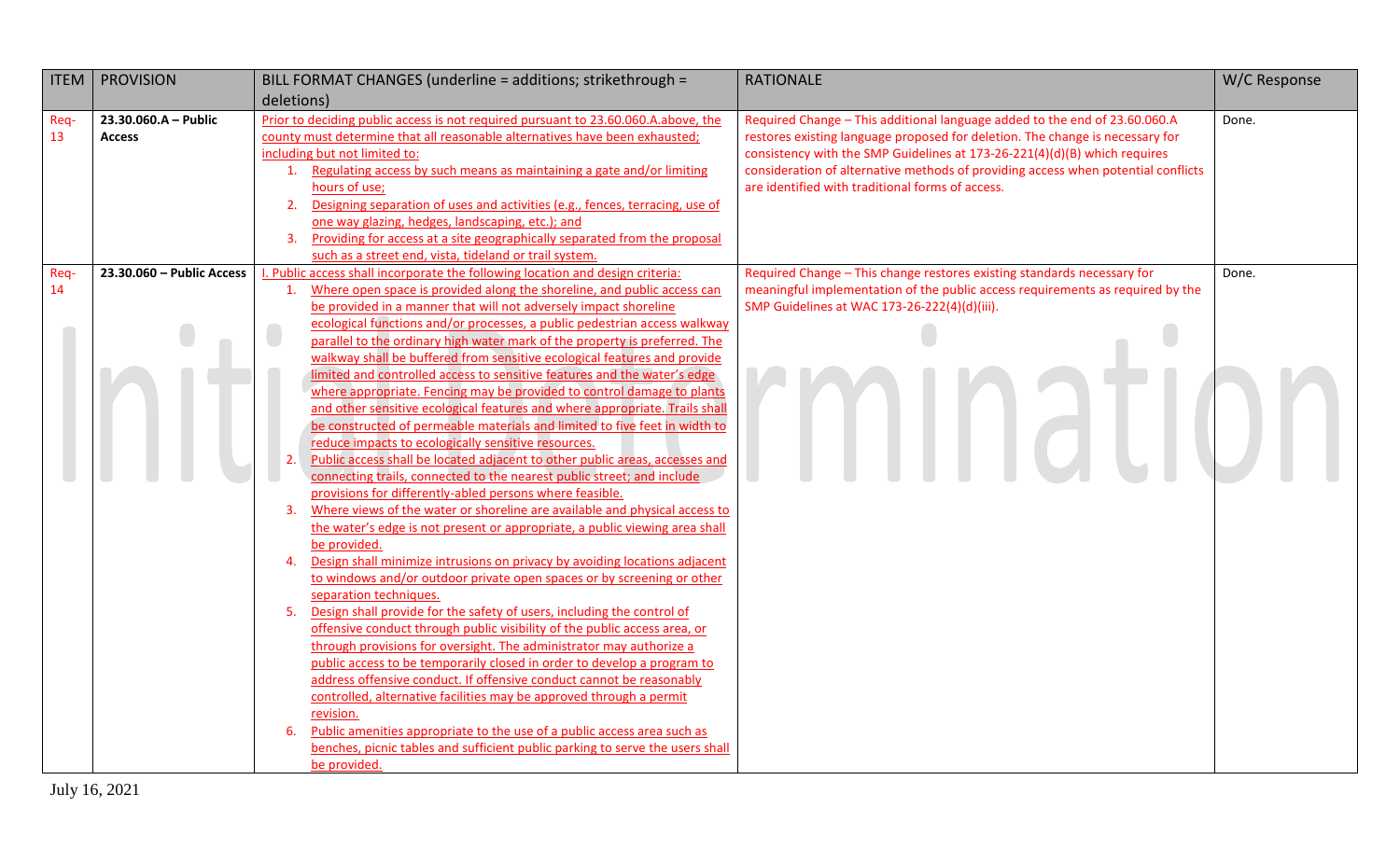|       | <b>ITEM   PROVISION</b> | BILL FORMAT CHANGES (underline = additions; strikethrough =                                                                                                                                                                                                                                                                                                                                                                                                                                                                                                                                                                                                                                                                                                                                                                                                                                                                                                                                                                                                                                                                                                                                                                                                                                                                                                                                                                                                                                                                                                                                                                                                                                                                                                                                                                                                                                                                                                                                                                                                                                                                                                                                                                                                                                                                                                                                                                                                                                                                                                            | <b>RATIONALE</b>                                                                 | W/C Response        |
|-------|-------------------------|------------------------------------------------------------------------------------------------------------------------------------------------------------------------------------------------------------------------------------------------------------------------------------------------------------------------------------------------------------------------------------------------------------------------------------------------------------------------------------------------------------------------------------------------------------------------------------------------------------------------------------------------------------------------------------------------------------------------------------------------------------------------------------------------------------------------------------------------------------------------------------------------------------------------------------------------------------------------------------------------------------------------------------------------------------------------------------------------------------------------------------------------------------------------------------------------------------------------------------------------------------------------------------------------------------------------------------------------------------------------------------------------------------------------------------------------------------------------------------------------------------------------------------------------------------------------------------------------------------------------------------------------------------------------------------------------------------------------------------------------------------------------------------------------------------------------------------------------------------------------------------------------------------------------------------------------------------------------------------------------------------------------------------------------------------------------------------------------------------------------------------------------------------------------------------------------------------------------------------------------------------------------------------------------------------------------------------------------------------------------------------------------------------------------------------------------------------------------------------------------------------------------------------------------------------------------|----------------------------------------------------------------------------------|---------------------|
|       |                         | deletions)                                                                                                                                                                                                                                                                                                                                                                                                                                                                                                                                                                                                                                                                                                                                                                                                                                                                                                                                                                                                                                                                                                                                                                                                                                                                                                                                                                                                                                                                                                                                                                                                                                                                                                                                                                                                                                                                                                                                                                                                                                                                                                                                                                                                                                                                                                                                                                                                                                                                                                                                                             |                                                                                  |                     |
|       |                         | 7. Commercial developments that attract a substantial number of persons<br>and developments by government/public entities may be required to<br>provide public restrooms, facilities for disposal of animal waste and other<br>appropriate public facilities.<br>The minimum width of public access easements shall be 10 feet, unless<br>8.<br>the administrator determines that undue hardship would result. In such<br>cases, easement widths may be reduced only to the extent necessary to<br>relieve the hardship.<br>The requirement for public access on a specific site may be fulfilled by:<br>9.<br>a. Participation in a public access plan incorporated in the program; or<br>b. Provision of facilities specified in a permit approval.<br>10. Required public access sites shall be fully developed and available for<br>public use at the time of occupancy of the use or activity or in accordance<br>with other provisions for guaranteeing installation through a monetary<br>performance assurance.<br>11. Public access facilities shall be maintained over the life of the use or<br>development. Future actions by successors in interest or other parties<br>shall not diminish the usefulness or value of required public access areas<br>and associated improvements.<br>12. Public access provisions shall run with the land and be recorded via a legal<br>instrument such as an easement, or as a dedication on the face of a plat<br>or short plat. Such legal instruments shall be recorded with the county<br>auditor's office prior to the time of building permit approval, occupancy<br>or plat recordation, whichever comes first.<br>13. Maintenance of the public access facility shall be the responsibility of the<br>owner unless otherwise accepted by a public or nonprofit agency through<br>a formal agreement recorded with the county auditor's office.<br>14. Public access facilities shall be available to the public 24 hours per day<br>unless specific exceptions are granted though the shoreline permit<br>process subject to the provisions of subsection (B)(1) of this section.<br>15. The standard state-approved logo or other approved signs that indicate<br>the public's right of access and hours of access shall be installed and<br>maintained by the owner. Such signs shall be posted in conspicuous<br>locations at public access sites.<br>16. Incentives for public access improvements such as density or bulk and<br>dimensional bonuses shall be considered through applicable provisions of |                                                                                  |                     |
|       |                         | zoning and subdivision regulations.                                                                                                                                                                                                                                                                                                                                                                                                                                                                                                                                                                                                                                                                                                                                                                                                                                                                                                                                                                                                                                                                                                                                                                                                                                                                                                                                                                                                                                                                                                                                                                                                                                                                                                                                                                                                                                                                                                                                                                                                                                                                                                                                                                                                                                                                                                                                                                                                                                                                                                                                    |                                                                                  |                     |
| Rec-7 | Table 1 - Shoreline Use | Add the following general footnote: In the event that there is a conflict between                                                                                                                                                                                                                                                                                                                                                                                                                                                                                                                                                                                                                                                                                                                                                                                                                                                                                                                                                                                                                                                                                                                                                                                                                                                                                                                                                                                                                                                                                                                                                                                                                                                                                                                                                                                                                                                                                                                                                                                                                                                                                                                                                                                                                                                                                                                                                                                                                                                                                      | Recommended Change - This change restores an existing footnote that              | Not done. This      |
|       | by Environment          | the use(s) identified in Table 1 above and the applicable written policies or                                                                                                                                                                                                                                                                                                                                                                                                                                                                                                                                                                                                                                                                                                                                                                                                                                                                                                                                                                                                                                                                                                                                                                                                                                                                                                                                                                                                                                                                                                                                                                                                                                                                                                                                                                                                                                                                                                                                                                                                                                                                                                                                                                                                                                                                                                                                                                                                                                                                                          | prescribes a solution when the table conflicts with the written text. Due to the | language is already |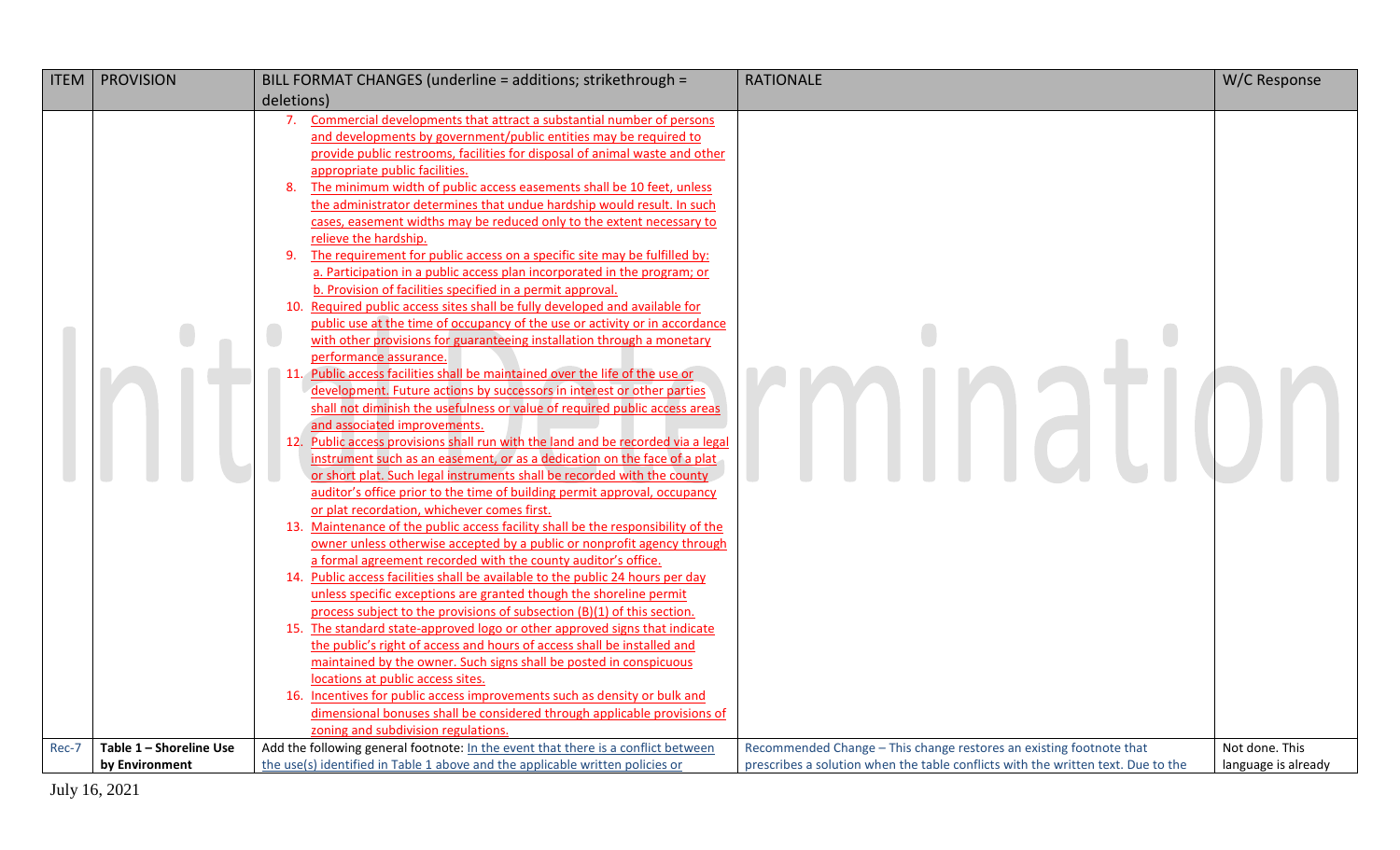| <b>ITEM</b> | <b>PROVISION</b>                                                                         | BILL FORMAT CHANGES (underline = additions; strikethrough =                                                                                                                                                                                                                                                                                                                                                                                                                                                                                                                                                                                                                                                                                                                                                                                                                                                                                                                                                                                                                                                   | <b>RATIONALE</b>                                                                                                                                                                                                                                                                                                                                                                                                                                                                                                                                                                                                                                                                                                | W/C Response                   |
|-------------|------------------------------------------------------------------------------------------|---------------------------------------------------------------------------------------------------------------------------------------------------------------------------------------------------------------------------------------------------------------------------------------------------------------------------------------------------------------------------------------------------------------------------------------------------------------------------------------------------------------------------------------------------------------------------------------------------------------------------------------------------------------------------------------------------------------------------------------------------------------------------------------------------------------------------------------------------------------------------------------------------------------------------------------------------------------------------------------------------------------------------------------------------------------------------------------------------------------|-----------------------------------------------------------------------------------------------------------------------------------------------------------------------------------------------------------------------------------------------------------------------------------------------------------------------------------------------------------------------------------------------------------------------------------------------------------------------------------------------------------------------------------------------------------------------------------------------------------------------------------------------------------------------------------------------------------------|--------------------------------|
|             |                                                                                          | deletions)                                                                                                                                                                                                                                                                                                                                                                                                                                                                                                                                                                                                                                                                                                                                                                                                                                                                                                                                                                                                                                                                                                    |                                                                                                                                                                                                                                                                                                                                                                                                                                                                                                                                                                                                                                                                                                                 |                                |
|             | Designation                                                                              | regulations of this Program, the text within the policies and regulations shall<br>prevail.                                                                                                                                                                                                                                                                                                                                                                                                                                                                                                                                                                                                                                                                                                                                                                                                                                                                                                                                                                                                                   | difficulty in capturing all of the detail of regulatory text within a matrix such as<br>Table 1, the footnote provides clarity in the event a conflict is identified during<br>implementation.                                                                                                                                                                                                                                                                                                                                                                                                                                                                                                                  | included in<br>$2.40.010(B)$ . |
| Rec-8       | 23.40.020.D.2 - Common<br>Line Setback for Single-<br><b>Family Residences</b>           | Common-Line Setback for Single-Family Residences. For the purpose of<br>accommodating views to be adequate and similar, but not necessarily equivalent,<br>for new residences while protecting predominant shoreline views of the water<br>from legally existing primary residences in developed residential areas, the<br>shoreline buffer (setback) may be modified for primary residential structures in<br>the Urban, Shoreline Residential, and Rural environments (only), consistent with<br>the following. The presence of nearby shacks, sheds, or dilapidated structures<br>does not constitute the existence of a residence, nor can such structures be used<br>to determine a common-line setback.                                                                                                                                                                                                                                                                                                                                                                                                 | Recommended Change - This change restores existing language that clarifies that<br>the common-line setback provisions do not guarantee the exact same view as<br>existing residences adjacent to a development site. This is reflected in the<br>standards that follow at 23.40.020.2.a through 23.40.020.2.d that limit reductions<br>in this scenario to 25% of the standard buffers per WCC 16.16 or 50-feet from the<br>OHWM, whichever is greater.                                                                                                                                                                                                                                                         | Done.                          |
| Req-<br>15  | 23.40.020.D.2.a-<br><b>Common Line Setback</b><br>for Single-Family<br><b>Residences</b> | a. Where there are legally established single-family residential primary structures<br>within 450 feet on both sides of the proposed residence, the setback shall be<br>determined as the greater of either:<br>A common line drawn between the nearest corners of the foundation<br>closest to the sideyard property line of the proposed residence to each<br>adjacent residence, or<br>ii. A common line calculated by the average of both adjacent residences'<br>existing setbacks.<br>b. Where there is a legally established single family residential primary structure<br>within 450 feet only one of the proposed residence, the common line setback shall<br>be determined as the greater of either:<br>A common line drawn between the nearest corner of the foundation<br>closest to the sideyard property line of the proposed residence to the<br>adjacent residence and the nearest point of the standard buffer on the<br>adjacent vacant lot, or<br>ii. A common line calculated by the average of the adjacent residence's<br>setback and the standard buffer for the adjacent vacant lot. | Required Change - This change restores the existing language to apply the<br>common-line setback provisions only to existing structures within 50-feet of a<br>proposed residence. The amendment record contains no justification to extend<br>this distance to 150-feet, which is most cases is two to three times the width of<br>most existing lots where view these provisions would apply. The No Net Loss<br>analysis related to this change does not take into consideration the increase in<br>applicability if these setback reductions county-wide by increasing the distance<br>from 50-feet to 100-feet.                                                                                            | Done.                          |
| Req-<br>16  | 23.40.020.D.2.d-<br><b>Common Line Setback</b><br>for Single-Family<br><b>Residences</b> | In no case shall development be located waterward of the common line setback or<br>a minimum of 50 feet from the ordinary high water mark. - unless approved to be<br>closer as part of a constrained lot review WCC 23.40.170(c) (Residential)                                                                                                                                                                                                                                                                                                                                                                                                                                                                                                                                                                                                                                                                                                                                                                                                                                                               | Required Change - This change clarifies the appropriate point of measurement of<br>buffers/setbacks under the SMA which is ordinary high water mark.<br>Required Change - This change is necessary for consistency with the referenced<br>constrained lot provisions found at WCC 23.40.170.c.4. This section states that<br>consideration shall be given to view impacts in accordance with the common-line<br>setback standards of 23.40.020.d.2. The change eliminates an endless loop to<br>where the two provisions continue to refer to one another without resolve, and<br>clarifies that new residential development should not be allowed waterward of<br>existing development through either process. | Done.                          |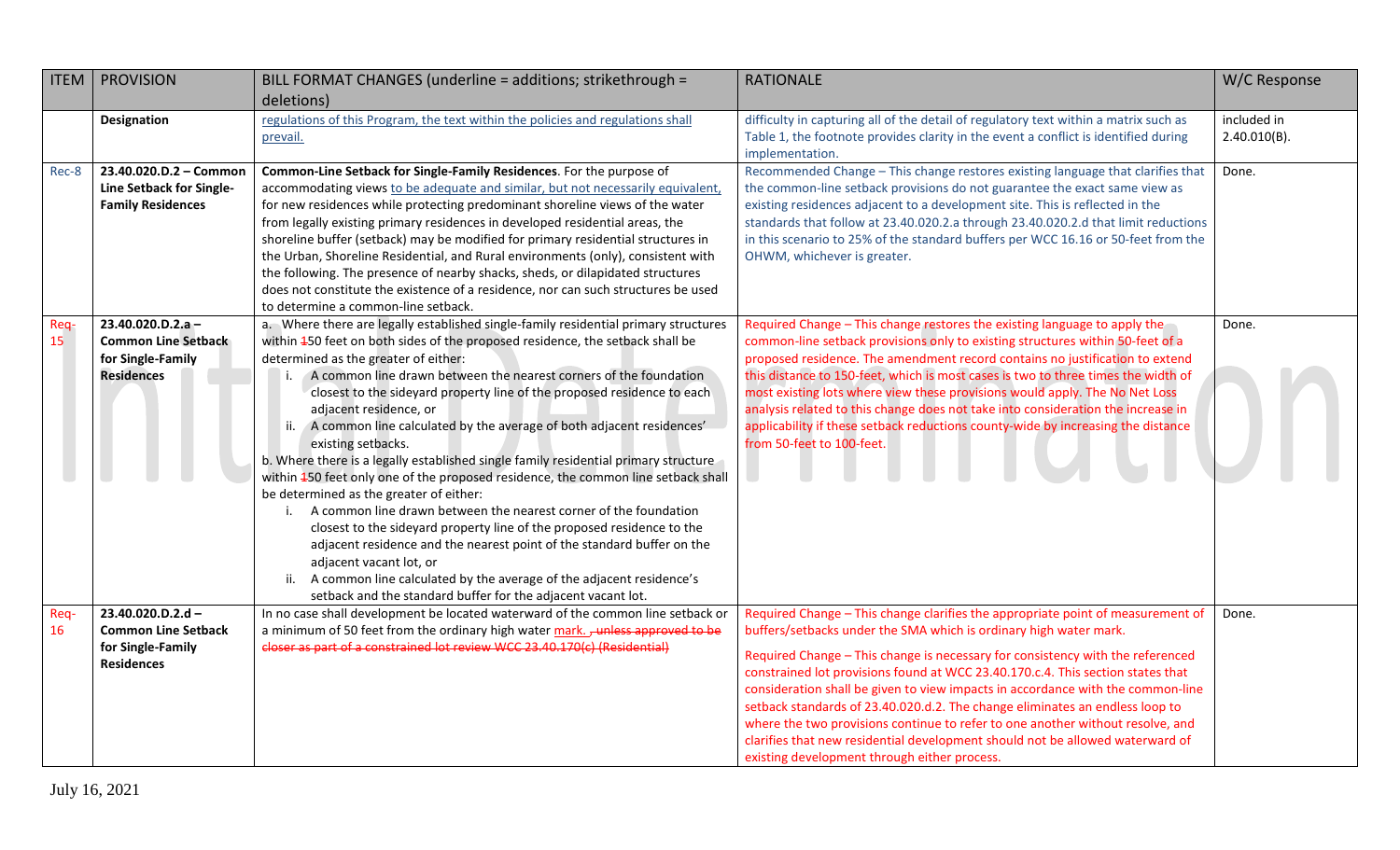| deletions)<br>e. The lot is not subject to landslide hazard areas, or riverine or coastal erosion<br>23.40.020.D.2 - Common<br>Required Change - This change adds the same standard found in the constrained<br>Req-<br>Done.<br>hazard areas or associated buffers (see WCC 16.16.310).<br>lot provisions at 23.40.170.B.5. In no case should the common line setback be<br>Line Setback for Single-<br><b>Family Residences</b><br>used that would place a single-family residence within a hazardous area.<br>23.40.020.G - Uses<br>9. Where permitted, fences, walls other than retaining walls those allowed by<br>Recommended Change - This change clarifies the difference between a wall and<br>Done.<br>Rec-9<br>23.70.020.G.8 above, hedges and other similar structures shall be limited to four<br><b>Allowed in Buffers and</b><br>a retaining wall that may exceed this height limitation. See also Rec 4<br>feet in height within shoreline setbacks and six feet in height outside of shoreline<br><b>Setbacks</b><br>setbacks; provided, that the Director may exempt security fencing from this<br>requirement as required by federal or state regulations.<br>12. Accessory structures as allowed by 16.16.720(G)(4) Habitat Conservation Areas<br>Recommended Change - Consider copying or moving 16.16.720.G.4, as amended<br>23.40-020.G - Uses<br>Done.<br>Rec-<br>- Use and Modification<br>10<br><b>Allowed in Buffers and</b><br>in Req 27, to this location for clarity as the provision only applies within shoreline<br><b>Setbacks</b><br>jurisdiction.<br>23.40.030 - General<br>G. Accessory uses/structures that do not require a shoreline location shall be sited<br>Recommended Change - See Rec X.<br>Rec-<br>Done.<br><b>Shoreline Use and</b><br>away from the land/water interface and not placed waterward of the principal use<br>$11 -$<br>Recommended Change - The added language clarifies that there are exceptions<br>unless otherwise allowed by this Program.<br><b>Modification Regulations</b><br>to this general regulation (See 16.16.720.G.4 as modified in Req-27.<br>Required Change - There is nothing within the SMP Flood Hazard Reduction<br>Structural flood hazard reduction works shall be permitted only when it is<br>Req-<br>23.40.100.A.5 Flood<br>Done. |  |
|-----------------------------------------------------------------------------------------------------------------------------------------------------------------------------------------------------------------------------------------------------------------------------------------------------------------------------------------------------------------------------------------------------------------------------------------------------------------------------------------------------------------------------------------------------------------------------------------------------------------------------------------------------------------------------------------------------------------------------------------------------------------------------------------------------------------------------------------------------------------------------------------------------------------------------------------------------------------------------------------------------------------------------------------------------------------------------------------------------------------------------------------------------------------------------------------------------------------------------------------------------------------------------------------------------------------------------------------------------------------------------------------------------------------------------------------------------------------------------------------------------------------------------------------------------------------------------------------------------------------------------------------------------------------------------------------------------------------------------------------------------------------------------------------------------------------------------------------------------------------------------------------------------------------------------------------------------------------------------------------------------------------------------------------------------------------------------------------------------------------------------------------------------------------------------------------------------------------------------------------------------------------------------------------------------------------------------|--|
|                                                                                                                                                                                                                                                                                                                                                                                                                                                                                                                                                                                                                                                                                                                                                                                                                                                                                                                                                                                                                                                                                                                                                                                                                                                                                                                                                                                                                                                                                                                                                                                                                                                                                                                                                                                                                                                                                                                                                                                                                                                                                                                                                                                                                                                                                                                             |  |
|                                                                                                                                                                                                                                                                                                                                                                                                                                                                                                                                                                                                                                                                                                                                                                                                                                                                                                                                                                                                                                                                                                                                                                                                                                                                                                                                                                                                                                                                                                                                                                                                                                                                                                                                                                                                                                                                                                                                                                                                                                                                                                                                                                                                                                                                                                                             |  |
|                                                                                                                                                                                                                                                                                                                                                                                                                                                                                                                                                                                                                                                                                                                                                                                                                                                                                                                                                                                                                                                                                                                                                                                                                                                                                                                                                                                                                                                                                                                                                                                                                                                                                                                                                                                                                                                                                                                                                                                                                                                                                                                                                                                                                                                                                                                             |  |
|                                                                                                                                                                                                                                                                                                                                                                                                                                                                                                                                                                                                                                                                                                                                                                                                                                                                                                                                                                                                                                                                                                                                                                                                                                                                                                                                                                                                                                                                                                                                                                                                                                                                                                                                                                                                                                                                                                                                                                                                                                                                                                                                                                                                                                                                                                                             |  |
|                                                                                                                                                                                                                                                                                                                                                                                                                                                                                                                                                                                                                                                                                                                                                                                                                                                                                                                                                                                                                                                                                                                                                                                                                                                                                                                                                                                                                                                                                                                                                                                                                                                                                                                                                                                                                                                                                                                                                                                                                                                                                                                                                                                                                                                                                                                             |  |
|                                                                                                                                                                                                                                                                                                                                                                                                                                                                                                                                                                                                                                                                                                                                                                                                                                                                                                                                                                                                                                                                                                                                                                                                                                                                                                                                                                                                                                                                                                                                                                                                                                                                                                                                                                                                                                                                                                                                                                                                                                                                                                                                                                                                                                                                                                                             |  |
|                                                                                                                                                                                                                                                                                                                                                                                                                                                                                                                                                                                                                                                                                                                                                                                                                                                                                                                                                                                                                                                                                                                                                                                                                                                                                                                                                                                                                                                                                                                                                                                                                                                                                                                                                                                                                                                                                                                                                                                                                                                                                                                                                                                                                                                                                                                             |  |
|                                                                                                                                                                                                                                                                                                                                                                                                                                                                                                                                                                                                                                                                                                                                                                                                                                                                                                                                                                                                                                                                                                                                                                                                                                                                                                                                                                                                                                                                                                                                                                                                                                                                                                                                                                                                                                                                                                                                                                                                                                                                                                                                                                                                                                                                                                                             |  |
|                                                                                                                                                                                                                                                                                                                                                                                                                                                                                                                                                                                                                                                                                                                                                                                                                                                                                                                                                                                                                                                                                                                                                                                                                                                                                                                                                                                                                                                                                                                                                                                                                                                                                                                                                                                                                                                                                                                                                                                                                                                                                                                                                                                                                                                                                                                             |  |
|                                                                                                                                                                                                                                                                                                                                                                                                                                                                                                                                                                                                                                                                                                                                                                                                                                                                                                                                                                                                                                                                                                                                                                                                                                                                                                                                                                                                                                                                                                                                                                                                                                                                                                                                                                                                                                                                                                                                                                                                                                                                                                                                                                                                                                                                                                                             |  |
|                                                                                                                                                                                                                                                                                                                                                                                                                                                                                                                                                                                                                                                                                                                                                                                                                                                                                                                                                                                                                                                                                                                                                                                                                                                                                                                                                                                                                                                                                                                                                                                                                                                                                                                                                                                                                                                                                                                                                                                                                                                                                                                                                                                                                                                                                                                             |  |
|                                                                                                                                                                                                                                                                                                                                                                                                                                                                                                                                                                                                                                                                                                                                                                                                                                                                                                                                                                                                                                                                                                                                                                                                                                                                                                                                                                                                                                                                                                                                                                                                                                                                                                                                                                                                                                                                                                                                                                                                                                                                                                                                                                                                                                                                                                                             |  |
|                                                                                                                                                                                                                                                                                                                                                                                                                                                                                                                                                                                                                                                                                                                                                                                                                                                                                                                                                                                                                                                                                                                                                                                                                                                                                                                                                                                                                                                                                                                                                                                                                                                                                                                                                                                                                                                                                                                                                                                                                                                                                                                                                                                                                                                                                                                             |  |
|                                                                                                                                                                                                                                                                                                                                                                                                                                                                                                                                                                                                                                                                                                                                                                                                                                                                                                                                                                                                                                                                                                                                                                                                                                                                                                                                                                                                                                                                                                                                                                                                                                                                                                                                                                                                                                                                                                                                                                                                                                                                                                                                                                                                                                                                                                                             |  |
| Guidelines (WAC 173-26 221(3) that allow a local government entity to override<br>17<br><b>Hazard Reduction and</b><br>demonstrated by engineering and scientific evaluations that:                                                                                                                                                                                                                                                                                                                                                                                                                                                                                                                                                                                                                                                                                                                                                                                                                                                                                                                                                                                                                                                                                                                                                                                                                                                                                                                                                                                                                                                                                                                                                                                                                                                                                                                                                                                                                                                                                                                                                                                                                                                                                                                                         |  |
| when new structural flood hazard reduction measures should be allowed within<br>a. They are necessary to protect health/safety and/or existing development;<br><b>Instream Structures</b>                                                                                                                                                                                                                                                                                                                                                                                                                                                                                                                                                                                                                                                                                                                                                                                                                                                                                                                                                                                                                                                                                                                                                                                                                                                                                                                                                                                                                                                                                                                                                                                                                                                                                                                                                                                                                                                                                                                                                                                                                                                                                                                                   |  |
| b. Nonstructural flood hazard reduction measures are infeasible; and<br>shoreline jurisdiction.                                                                                                                                                                                                                                                                                                                                                                                                                                                                                                                                                                                                                                                                                                                                                                                                                                                                                                                                                                                                                                                                                                                                                                                                                                                                                                                                                                                                                                                                                                                                                                                                                                                                                                                                                                                                                                                                                                                                                                                                                                                                                                                                                                                                                             |  |
| c. Measures are consistent with an adopted comprehensive flood hazard                                                                                                                                                                                                                                                                                                                                                                                                                                                                                                                                                                                                                                                                                                                                                                                                                                                                                                                                                                                                                                                                                                                                                                                                                                                                                                                                                                                                                                                                                                                                                                                                                                                                                                                                                                                                                                                                                                                                                                                                                                                                                                                                                                                                                                                       |  |
| management plan that evaluates cumulative impacts to the watershed                                                                                                                                                                                                                                                                                                                                                                                                                                                                                                                                                                                                                                                                                                                                                                                                                                                                                                                                                                                                                                                                                                                                                                                                                                                                                                                                                                                                                                                                                                                                                                                                                                                                                                                                                                                                                                                                                                                                                                                                                                                                                                                                                                                                                                                          |  |
| system or otherwise approved by Whatcom County Public Works' River and<br><b>Flood Division.</b>                                                                                                                                                                                                                                                                                                                                                                                                                                                                                                                                                                                                                                                                                                                                                                                                                                                                                                                                                                                                                                                                                                                                                                                                                                                                                                                                                                                                                                                                                                                                                                                                                                                                                                                                                                                                                                                                                                                                                                                                                                                                                                                                                                                                                            |  |
| Flood hazard reduction works should shall provide access to public shorelines<br>Required Change - The consideration for public access associated with new flood<br>23.40.100.A.12 - Flood<br>Req-<br>Done                                                                                                                                                                                                                                                                                                                                                                                                                                                                                                                                                                                                                                                                                                                                                                                                                                                                                                                                                                                                                                                                                                                                                                                                                                                                                                                                                                                                                                                                                                                                                                                                                                                                                                                                                                                                                                                                                                                                                                                                                                                                                                                  |  |
| <b>Hazard Reduction and</b><br>whenever possible, unless it is demonstrated that public access would cause<br>hazard reduction measures is a requirement of the SMP Guidelines at WAC 173-<br>18                                                                                                                                                                                                                                                                                                                                                                                                                                                                                                                                                                                                                                                                                                                                                                                                                                                                                                                                                                                                                                                                                                                                                                                                                                                                                                                                                                                                                                                                                                                                                                                                                                                                                                                                                                                                                                                                                                                                                                                                                                                                                                                            |  |
| unavoidable public health and safety hazards, security problems, unmitigatable<br><b>Instream Structures</b><br>$26 - 221(3)(c)(iv)$ .                                                                                                                                                                                                                                                                                                                                                                                                                                                                                                                                                                                                                                                                                                                                                                                                                                                                                                                                                                                                                                                                                                                                                                                                                                                                                                                                                                                                                                                                                                                                                                                                                                                                                                                                                                                                                                                                                                                                                                                                                                                                                                                                                                                      |  |
| ecological impacts, unavoidable conflicts with proposed uses, or unreasonable                                                                                                                                                                                                                                                                                                                                                                                                                                                                                                                                                                                                                                                                                                                                                                                                                                                                                                                                                                                                                                                                                                                                                                                                                                                                                                                                                                                                                                                                                                                                                                                                                                                                                                                                                                                                                                                                                                                                                                                                                                                                                                                                                                                                                                               |  |
| cost. At a minimum, flood hazard reduction works should not decrease public                                                                                                                                                                                                                                                                                                                                                                                                                                                                                                                                                                                                                                                                                                                                                                                                                                                                                                                                                                                                                                                                                                                                                                                                                                                                                                                                                                                                                                                                                                                                                                                                                                                                                                                                                                                                                                                                                                                                                                                                                                                                                                                                                                                                                                                 |  |
| access or use potential of shorelines.<br>$23.40.150.B.1 -$<br>Where a pier or dock cannot reasonably be constructed under the area limitation<br>Recommended Change - This change makes this provision consistent with the<br>Rec-<br>Done.                                                                                                                                                                                                                                                                                                                                                                                                                                                                                                                                                                                                                                                                                                                                                                                                                                                                                                                                                                                                                                                                                                                                                                                                                                                                                                                                                                                                                                                                                                                                                                                                                                                                                                                                                                                                                                                                                                                                                                                                                                                                                |  |
| 12<br><b>Dimensional Standards</b><br>above to obtain a moorage depth of 5.5 feet measured below the ordinary high<br>maximum length standards listed later within this same table at 5.5 feet. The                                                                                                                                                                                                                                                                                                                                                                                                                                                                                                                                                                                                                                                                                                                                                                                                                                                                                                                                                                                                                                                                                                                                                                                                                                                                                                                                                                                                                                                                                                                                                                                                                                                                                                                                                                                                                                                                                                                                                                                                                                                                                                                         |  |
| water mark, an additional 4 sq. ft. of area may be added for each additional foot of<br>change is consistent with other changes the county made to this section based on<br>for Freshwater                                                                                                                                                                                                                                                                                                                                                                                                                                                                                                                                                                                                                                                                                                                                                                                                                                                                                                                                                                                                                                                                                                                                                                                                                                                                                                                                                                                                                                                                                                                                                                                                                                                                                                                                                                                                                                                                                                                                                                                                                                                                                                                                  |  |
| pier or dock length needed to reach 5.5 feet of water depth at the waterward end<br>comments received by Bill Haynes of Ashton Engineering on April 22, 2021.                                                                                                                                                                                                                                                                                                                                                                                                                                                                                                                                                                                                                                                                                                                                                                                                                                                                                                                                                                                                                                                                                                                                                                                                                                                                                                                                                                                                                                                                                                                                                                                                                                                                                                                                                                                                                                                                                                                                                                                                                                                                                                                                                               |  |
| of the pier or dock; provided, that all other area dimensions, such as maximum                                                                                                                                                                                                                                                                                                                                                                                                                                                                                                                                                                                                                                                                                                                                                                                                                                                                                                                                                                                                                                                                                                                                                                                                                                                                                                                                                                                                                                                                                                                                                                                                                                                                                                                                                                                                                                                                                                                                                                                                                                                                                                                                                                                                                                              |  |
| width and length, have been minimized                                                                                                                                                                                                                                                                                                                                                                                                                                                                                                                                                                                                                                                                                                                                                                                                                                                                                                                                                                                                                                                                                                                                                                                                                                                                                                                                                                                                                                                                                                                                                                                                                                                                                                                                                                                                                                                                                                                                                                                                                                                                                                                                                                                                                                                                                       |  |
| <b>Maximum Width</b><br>Required Change - This change removes the ambiguous reference to an 8-foot<br>$23.40.150.B.2 -$<br>Done.<br>Req-<br>• For moorage structures accessory to a residential use<br>19<br><b>Dimensional Standards</b><br>• 4 feet for a single use or 6 feet for a joint use for pier or<br>maximum associated with joint use structures. After consultation with Whatcom                                                                                                                                                                                                                                                                                                                                                                                                                                                                                                                                                                                                                                                                                                                                                                                                                                                                                                                                                                                                                                                                                                                                                                                                                                                                                                                                                                                                                                                                                                                                                                                                                                                                                                                                                                                                                                                                                                                               |  |
| County PDS staff, these changes clarify the original intent that the 8-foot width<br>for Marine Waters<br>dock walkway or ramp                                                                                                                                                                                                                                                                                                                                                                                                                                                                                                                                                                                                                                                                                                                                                                                                                                                                                                                                                                                                                                                                                                                                                                                                                                                                                                                                                                                                                                                                                                                                                                                                                                                                                                                                                                                                                                                                                                                                                                                                                                                                                                                                                                                              |  |
| maximum applied to joint-use residential moorage structures. Staff also<br>• For a joint use structure - 8 feet                                                                                                                                                                                                                                                                                                                                                                                                                                                                                                                                                                                                                                                                                                                                                                                                                                                                                                                                                                                                                                                                                                                                                                                                                                                                                                                                                                                                                                                                                                                                                                                                                                                                                                                                                                                                                                                                                                                                                                                                                                                                                                                                                                                                             |  |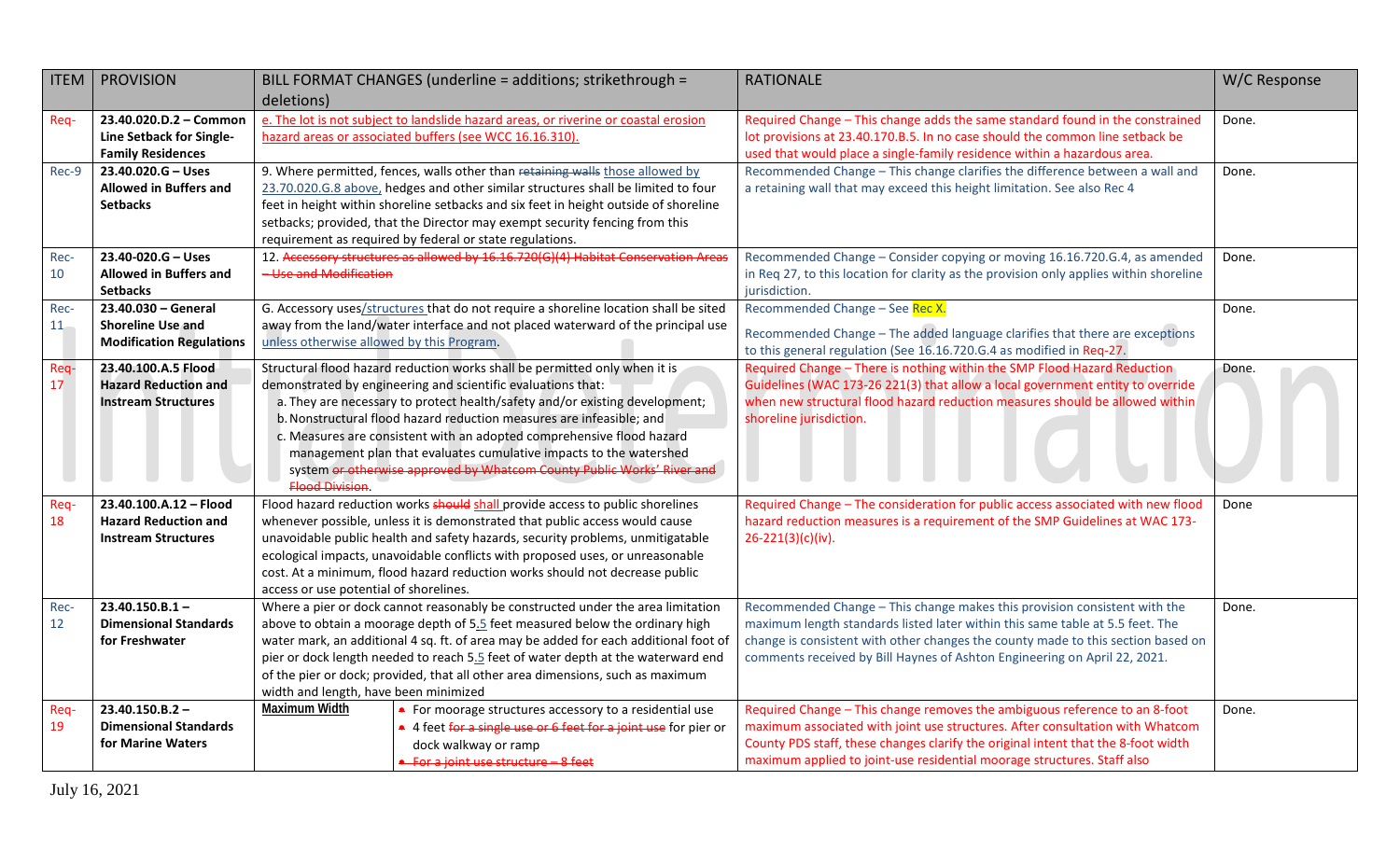| <b>ITEM</b> | <b>PROVISION</b>                                   |                                                                                                                          | BILL FORMAT CHANGES (underline = additions; strikethrough =                                                                                                       | <b>RATIONALE</b>                                                                                                                                         | W/C Response |
|-------------|----------------------------------------------------|--------------------------------------------------------------------------------------------------------------------------|-------------------------------------------------------------------------------------------------------------------------------------------------------------------|----------------------------------------------------------------------------------------------------------------------------------------------------------|--------------|
|             |                                                    | deletions)                                                                                                               |                                                                                                                                                                   |                                                                                                                                                          |              |
|             |                                                    |                                                                                                                          |                                                                                                                                                                   | suggested limiting the maximum width of such structures to 6-feet.                                                                                       |              |
|             |                                                    |                                                                                                                          |                                                                                                                                                                   |                                                                                                                                                          |              |
| Rec-        | $23.40.150.B.1 -$                                  | <b>Maximum Length</b>                                                                                                    | • 20 feet waterward from the ordinary high water mark                                                                                                             | Recommended Change - This change clarifies that the 20 foot maximum length                                                                               | Done.        |
| 13          | <b>Dimensional Standards</b>                       | o Marine Rails                                                                                                           | • 20 feet for float decking per user (e.g. single user - 20                                                                                                       | requirement for rail systems is measured waterward of the ordinary high water                                                                            |              |
|             | for Freshwater                                     | o Floats                                                                                                                 | feet, 2-users - 40 feet, etc.)                                                                                                                                    | mark and not landward.                                                                                                                                   |              |
|             |                                                    |                                                                                                                          |                                                                                                                                                                   | Recommended Change - This change would provide flexibility for maximum float                                                                             |              |
|             |                                                    |                                                                                                                          |                                                                                                                                                                   | length for Joint-use docks which are preferred over single-user docks within the                                                                         |              |
|             |                                                    |                                                                                                                          |                                                                                                                                                                   | SMP. The changes are consistent with the proposed float length maximums for                                                                              |              |
|             |                                                    |                                                                                                                          |                                                                                                                                                                   | marine joint-use docks found in 23.40.150.B.2.                                                                                                           |              |
| Rec-        | $23.40.150.D.4-$                                   |                                                                                                                          | b. Alternative moorage, such as mooring buoys or a dock or marine rail sized to                                                                                   | Recommended Change - Now that the SMP allows small marine rail systems,                                                                                  | Done.        |
| 14          | <b>Additional Standards for</b>                    |                                                                                                                          | accommodate a tender to provide access in conjunction with a mooring buoy, are                                                                                    | they should be considered for tender moorage accessory to a mooring buoy prior                                                                           |              |
|             | <b>Individual Moorage</b>                          | not adequate or feasible; and                                                                                            |                                                                                                                                                                   | to permitting a new dock.                                                                                                                                |              |
| Rec-        | $23.40.150.E.2 -$                                  |                                                                                                                          | e. On marine shorelines a dock or pier may be approved only if it is not feasible to                                                                              | Recommended Change - Now that the SMP allows small marine rail systems,                                                                                  | Done.        |
| 15          | <b>Additional Standards for</b>                    |                                                                                                                          | provide mooring buoys with an adequate landing area or a dock or marine rail                                                                                      | they should be considered for tender moorage accessory to a mooring buoy prior                                                                           |              |
| Rec-        | <b>Shared Moorage</b><br>$23.40.170.B - Standards$ | system sized to accommodate tenders.<br>3. The building area shall not exceed 2,500 square feet. The building area means |                                                                                                                                                                   | to permitting a new dock.<br>Recommended Change - This change clarifies that the house itself is also part of                                            | Done.        |
| 16          | for Single-Family                                  |                                                                                                                          | the proposed residence, normal appurtenances (except drainfields), and any                                                                                        | what constitutes the building area. Other changes simplify this provision without                                                                        |              |
|             | <b>Residential Use on</b>                          |                                                                                                                          | proposed residential accessory structures. Sidewalks and similar structures (except                                                                               | changing its meaning. A single footpath to access the shoreline is already allowed                                                                       |              |
|             | <b>Constrained Lots</b>                            |                                                                                                                          | the single path allowed for shoreline access, parking areas, normal appurtenances                                                                                 | within buffers elsewhere within the SMP.                                                                                                                 |              |
|             |                                                    |                                                                                                                          | (except drainfields). Additionally, another 500 square feet of low-impact                                                                                         |                                                                                                                                                          |              |
|             |                                                    |                                                                                                                          | development (LID) landscaping, including any lawn, turf, ornamental vegetation,                                                                                   |                                                                                                                                                          |              |
|             |                                                    |                                                                                                                          | or gardens is allowed, provided that it is set back as far as feasible from the                                                                                   |                                                                                                                                                          |              |
|             |                                                    | shoreline.                                                                                                               |                                                                                                                                                                   |                                                                                                                                                          |              |
| Rec-        | $23.40.170.B - Standards$                          |                                                                                                                          | 4. Consideration shall be given to view impacts in accordance with In no case shall                                                                               | Recommended Change - This change clarifies that the intent of this provision is                                                                          | Done.        |
| 17          | for Single-Family                                  |                                                                                                                          | the proposed residence be located waterward of the common-line setback as                                                                                         | to protect views from existing adjacent residences.                                                                                                      |              |
|             | <b>Residential Use on</b>                          |                                                                                                                          | determined in applicable sections of WCC 23.40.020(D)(2) (Common-Line                                                                                             |                                                                                                                                                          |              |
|             | <b>Constrained Lots</b>                            | Setback).                                                                                                                |                                                                                                                                                                   |                                                                                                                                                          |              |
| Rec-        | $23.40.170.B - Standards$                          |                                                                                                                          | 7. Appropriate measures are taken to mitigate all adverse impacts, including but                                                                                  | Recommended Change - This change clarifies that the entire 2,500 square foot                                                                             | Done.        |
| 18          | for Single-Family<br><b>Residential Use on</b>     |                                                                                                                          | not limited to locating the residence building area and landscaping allowance in<br>the least environmentally damaging location relative to the shoreline and any | building area and the additional 500-square foot allowance for lawn/landscaping<br>is required to locate in the least environmentally damaging location. |              |
|             | <b>Constrained Lots</b>                            | critical areas and their buffers.                                                                                        |                                                                                                                                                                   |                                                                                                                                                          |              |
| Rec-        | $23.40.170.B - Standards$                          |                                                                                                                          | 8. All reductions to side yard and/or frontage setbacks are pursued <sub>7</sub> . Such                                                                           | Recommended Change - Without the proposed change, every application to use                                                                               | Done.        |
| 19          | for Single-Family                                  |                                                                                                                          | reductions may be approved administratively without a zoning variance, when                                                                                       | the constrained lot provisions will require a concurrent application for a variance                                                                      |              |
|             | <b>Residential Use on</b>                          |                                                                                                                          | doing so will not create a hazardous condition or a condition that is inconsistent                                                                                | to WCC Title 20 - Zoning. For many years, the Zoning Ordinance contained a                                                                               |              |
|             | <b>Constrained Lots</b>                            | with this program and WCC Title 20.                                                                                      |                                                                                                                                                                   | "shoreline flip" provision that allowed for administrative reduction of the                                                                              |              |
|             |                                                    |                                                                                                                          |                                                                                                                                                                   | roadside setback down to five-feet when it was determined by Whatcom County                                                                              |              |
|             |                                                    |                                                                                                                          |                                                                                                                                                                   | Public Works that such a distance met applicable development standards for site                                                                          |              |
|             |                                                    |                                                                                                                          |                                                                                                                                                                   | distance, etc. This change would restore this administrative option and result in                                                                        |              |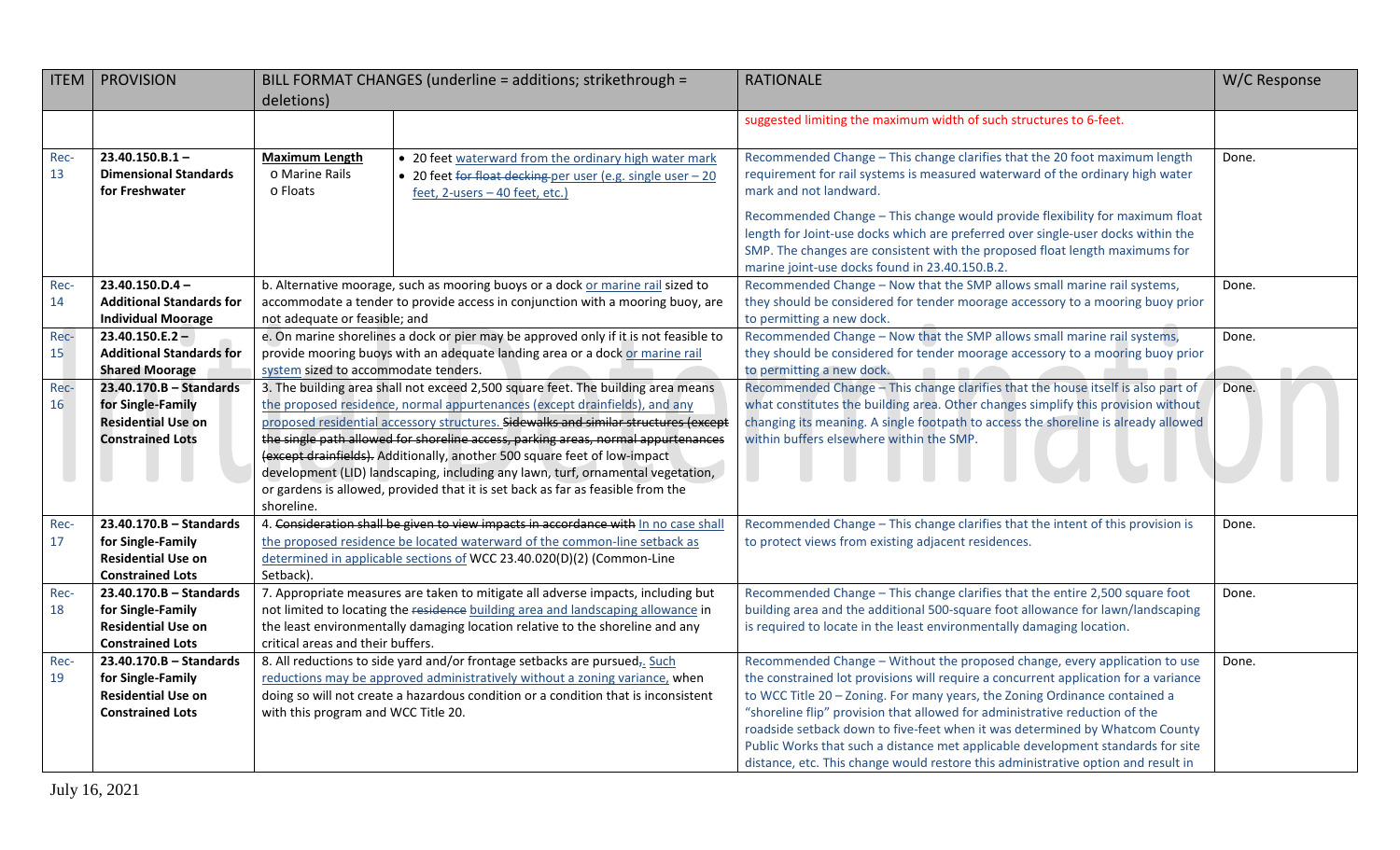| <b>ITEM</b>             | <b>PROVISION</b>               | BILL FORMAT CHANGES (underline = additions; strikethrough =                          | <b>RATIONALE</b>                                                                                                                                              | W/C Response         |
|-------------------------|--------------------------------|--------------------------------------------------------------------------------------|---------------------------------------------------------------------------------------------------------------------------------------------------------------|----------------------|
|                         |                                | deletions)                                                                           |                                                                                                                                                               |                      |
|                         |                                |                                                                                      | more expeditious review of new residential development in this scenario.                                                                                      |                      |
|                         |                                |                                                                                      |                                                                                                                                                               |                      |
| Req-                    | $23.40.170.B - Standards$      | 10. The shoreline jurisdiction shoreline area outside of the approved development    | Required Change - It is unclear what the term "optimized" means but this change                                                                               | Done.                |
| 20                      | for Single-Family              | is retained if fully functional, and/or enhanced with native trees, shrubs and       | restores the exiting requirement that the remaining buffer areas are enhanced                                                                                 |                      |
|                         | <b>Residential Use on</b>      | groundcovers through development of a mitigation plan, including monitoring and      | with trees, shrubs and groundcovers and maintained in perpetuity.                                                                                             |                      |
|                         | <b>Constrained Lots</b>        | maintenance contingencies per 16.16.260.G. optimized to provide the maximum          |                                                                                                                                                               |                      |
|                         |                                | shoreline ecological functions and ecosystem wide functions;                         |                                                                                                                                                               |                      |
| Req-                    | 23.40.170.C - Additional       | 3. Multifamily development with more than four units and shall incorporate public    | Required Change - This change restores the existing language that requires                                                                                    | Done.                |
| 21                      | <b>Standards for</b>           | access to waters of the state as provided for in WCC 23.30.070 (Public Access)       | consideration for all multifamily development. There is nothing in the public                                                                                 |                      |
|                         | <b>Multifamily Residential</b> | unless the site is designated in a shoreline public access plan for a greater        | access standards of the SMP Guidelines that exempt multifamily developments                                                                                   |                      |
|                         | Development                    | component of public access or public access is demonstrated to be infeasible or      | under a certain unit size [WAC 173-26-221(4)]                                                                                                                 |                      |
|                         |                                | inappropriate. The amount and configuration of public access shall depend on the     |                                                                                                                                                               |                      |
|                         |                                | proposed use(s) and the following criteria:                                          |                                                                                                                                                               |                      |
| Rec-                    | 23.40.170.D - Additional       | Restore the following language:                                                      | Recommended Change - This change would restore an existing clarification that                                                                                 | Done.                |
| 20                      | <b>Standards for Accessory</b> | 2. Shoreline permits shall be required for accessory development that does not       | comes up often in SMP implementation that explains the difference between a                                                                                   |                      |
|                         | <b>Uses and Development</b>    | meet the intent and definition of an appurtenance as defined in WCC                  | residential appurtenance which can be exempt from the requirement to obtain a                                                                                 |                      |
|                         |                                | 23.100.010(16).                                                                      | shoreline substantial development permit and a residential accessory structure                                                                                |                      |
|                         |                                |                                                                                      | that may require a substantial development permit.                                                                                                            |                      |
| Req-                    | 23.40.190.A - Shoreline        | 5. Alternatives for shoreline stabilization shall be based on the following order of | Required Change - This change clarifies that increased setbacks are a form of                                                                                 | Done.                |
| 22                      | <b>Stabilization</b>           | preference:                                                                          | nonstructural shoreline stabilization. In addition, the change restores existing                                                                              |                      |
| Rec-<br>21 <sup>2</sup> |                                | No action, increase building setbacks, relocate structures;<br>а.                    | language that requires consideration of structure relocation when feasible to<br>avoid the need for stabilization and lists additional forms of nonstructural |                      |
|                         |                                | Nonstructural shoreline stabliaztion stabilization, including building<br>b.         |                                                                                                                                                               |                      |
|                         |                                | setbacks, relocation of structures to be protected and groundwater                   | stabilization measures per the SMP Guidelines at WAC 173-26-231(3)(a).                                                                                        |                      |
|                         |                                | management;<br>Other Soft shoreline stabilization treatment;<br>c.                   | Recommended Change - Scrivener's error (spelling).                                                                                                            |                      |
|                         |                                | Hybrid shoreline stabilization;<br>d.                                                |                                                                                                                                                               |                      |
|                         |                                | e. Hard shoreline stabilization.                                                     |                                                                                                                                                               |                      |
| Rec-                    | 23.40.190 - Shoreline          | 12. Revetments are prohibited, except for use in water dependent and public          | Recommended Change - It is unclear why a revetment would be a prohibited                                                                                      | Not done. Should not |
| 22                      | <b>Stabilization</b>           | infrastructure projects, which may be permitted as a conditional use.                | form of shoreline stabilization when determined to be the least damaging and                                                                                  | normally be allowed. |
|                         |                                |                                                                                      | most appropriate choice for protection of primary structures. This change retains                                                                             |                      |
|                         |                                |                                                                                      | the conditional use requirement which will bring added scrutiny to these types of                                                                             |                      |
|                         |                                |                                                                                      | proposals to determine whether a revetment treatment is appropriate.                                                                                          |                      |
| Rec-                    | 23.40.190 - Shoreline          | 15. Minimize disturbance pertaining to beach access by avoiding trails that may be   | Recommended Change - This change clarifies that trails are not primary                                                                                        | Done.                |
| 23                      | <b>Stabilization</b>           | subject to loss or damage by erosion require hard stabilization.                     | structures allowed to be protected with hard stabilization per the SMP. The                                                                                   |                      |
|                         |                                |                                                                                      | provision has been reworded to leave the intent while removing language that                                                                                  |                      |
|                         |                                |                                                                                      | could be perceived as allowing hard stabilization to protect accessory                                                                                        |                      |
|                         |                                |                                                                                      | developments/structures.                                                                                                                                      |                      |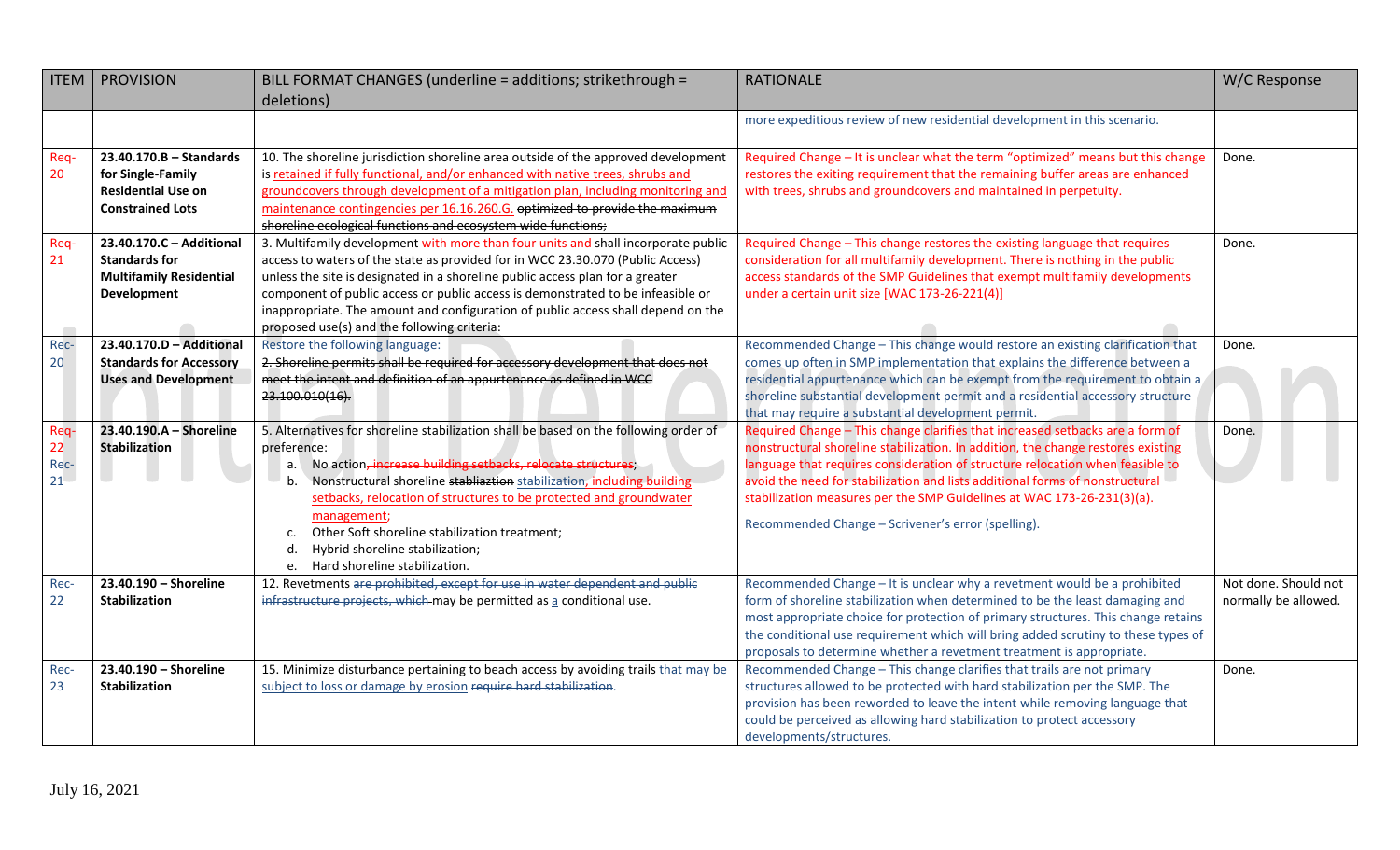| <b>ITEM</b>              | <b>PROVISION</b>                                                        | BILL FORMAT CHANGES (underline = additions; strikethrough =                                                                                                                                                                                                                                                                                                                                                                                                                                                                                                                                                                                                                                                                                                              | <b>RATIONALE</b>                                                                                                                                                                                                                                                                                                                                                                                                                                                                                                                                                                                                                                                   | W/C Response |
|--------------------------|-------------------------------------------------------------------------|--------------------------------------------------------------------------------------------------------------------------------------------------------------------------------------------------------------------------------------------------------------------------------------------------------------------------------------------------------------------------------------------------------------------------------------------------------------------------------------------------------------------------------------------------------------------------------------------------------------------------------------------------------------------------------------------------------------------------------------------------------------------------|--------------------------------------------------------------------------------------------------------------------------------------------------------------------------------------------------------------------------------------------------------------------------------------------------------------------------------------------------------------------------------------------------------------------------------------------------------------------------------------------------------------------------------------------------------------------------------------------------------------------------------------------------------------------|--------------|
|                          |                                                                         | deletions)                                                                                                                                                                                                                                                                                                                                                                                                                                                                                                                                                                                                                                                                                                                                                               |                                                                                                                                                                                                                                                                                                                                                                                                                                                                                                                                                                                                                                                                    |              |
| Rec-<br>24               | $23.60.030 -$ "C"<br><b>Definitions</b>                                 | Restore the following condition of "Clearing":<br>"Clearing" means the removal of vegetation or plant cover by manual, chemical, or<br>mechanical means. Clearing includes, but is not limited to, actions such as cutting,<br>felling, thinning, flooding, killing, poisoning, girdling, uprooting, or burning.                                                                                                                                                                                                                                                                                                                                                                                                                                                         | Recommended Change - While this term is defined in WCC 16.16 and<br>incorporated into the SMP by reference, the term could apply outside of critical<br>areas within shoreline jurisdiction. In such cases, a definition within the SMP<br>could be helpful for implementation purposes.                                                                                                                                                                                                                                                                                                                                                                           | Done.        |
| Req-<br>23               | 16.16.225.B - General<br><b>Regulations</b>                             | 7. Alteration of Type III or IV wetlands, within exception of shoreline associated<br>wetlands subject to WCC Title 23, that have a habitat area score of less than 6<br>when associated with an approved commercial development within an Urban<br>Growth Area; or                                                                                                                                                                                                                                                                                                                                                                                                                                                                                                      | Required Change - This change is based on conversations with Whatcom County<br>clarifying that this exception does not apply within shoreline jurisdiction.                                                                                                                                                                                                                                                                                                                                                                                                                                                                                                        | Done.        |
| Req-<br>24               | 16.16.230 - Activities<br><b>Allowed without</b><br><b>Notification</b> | The following activities do not require authorization from Whatcom County.<br>However, this chapter shall not be construed to grant authorization for any work<br>to be done in any manner in violation of the provisions of this chapter or any other<br>laws or ordinances of this jurisdiction. Activities within the shoreline jurisdiction<br>(WCC 23.20.10) may require a shoreline permit or statement of exemption.                                                                                                                                                                                                                                                                                                                                              | Required Change - This change is required for consistency with minimum<br>procedural requirements for permit review in WAC 173-27. There may be<br>instances where a shoreline permit or statement of exemption are required for<br>developments that may otherwise be exempt outside of shoreline jurisdiction.<br>The required language mimics that included in WCC 16.16.235.1 - Activities<br><b>Allowed with Notification</b>                                                                                                                                                                                                                                 | Done.        |
| Req-<br>25               | 16.16.235.A - Activities<br><b>Allowed With</b><br><b>Notification</b>  | 1. The applicant provides a written notification to the Director on a form provided<br>by the Department. Activities within the shoreline jurisdiction (WCC 23.20.010)<br>shall may require a shoreline permit or statement of exemption.                                                                                                                                                                                                                                                                                                                                                                                                                                                                                                                                | Required Change - This change clarifies the fact that some actions allowed<br>through this process may not meet the definition of "Development" as defined by<br>the SMP. In such cases, a shoreline permit or statement of exemption would<br>technically not be required. In such instances, any applicable standards of the<br>SMP would still apply but the process outlined within this section could still be<br>utilized. For example, removal of a single hazard tree would not require a<br>development permit or exemption per the SMP, however mitigation would still<br>be required consistent with the SMP, including applicable sections of the CAO. | Done.        |
| Req-<br>26               | $16.16.270.C.12 -$<br><b>Reasonable Use</b><br><b>Exceptions</b>        | a. On lots outside of the shoreline jurisdiction, wWhen an extended driveway is<br>necessary to access a portion of a development site with the least impact on<br>critical areas and/or buffers, those portions of the driveway shall be excluded<br>from the 4,000-square foot maximum impact area; provided, that the access<br>road or driveway meets the standards of WCC 16.16.620(D) or 16.16.720(D), as<br>applicable.<br>b. On lots within the shoreline jurisdiction, when an extended driveway is<br>necessary to access a portion of a development site with the least impact on<br>critical areas and/or buffers, the applicant shall demonstrate that the size and<br>location of the driveway is the minimum necessary to access the development<br>site. | Required Change - This change removes any reference to the SMP as 16.16.270 is<br>not incorporated by reference as part of the SMP at 23.05.065.A.                                                                                                                                                                                                                                                                                                                                                                                                                                                                                                                 | Done.        |
| Rec-<br>25<br>Req-<br>27 | $16.16.720.G.4 -$<br><b>Accessory Uses</b>                              | Accessory Uses Structures. When located in the shoreline jurisdiction, residential<br>water-oriented accessory structures including a boat equipment storage shed, an<br>uncovered small boat storage rack, a fire pit, and a pathway leading to the<br>shoreline, may be permitted in an HCA buffer; provided.<br>Such structures are located as far from the shoreline as feasible and on<br>a.<br>previously-impacted buffer areas, and                                                                                                                                                                                                                                                                                                                               | Recommended Change - This change clarifies that this section is related to<br>accessory structures rather than uses.<br>Required Changes - These changes are required for consistency with the SMP<br>Guidelines governing principle that SMP regulations must be designed to achieve<br>no net loss of ecological functions (WAC 173-26-186(8). The changes add                                                                                                                                                                                                                                                                                                   | Done.        |